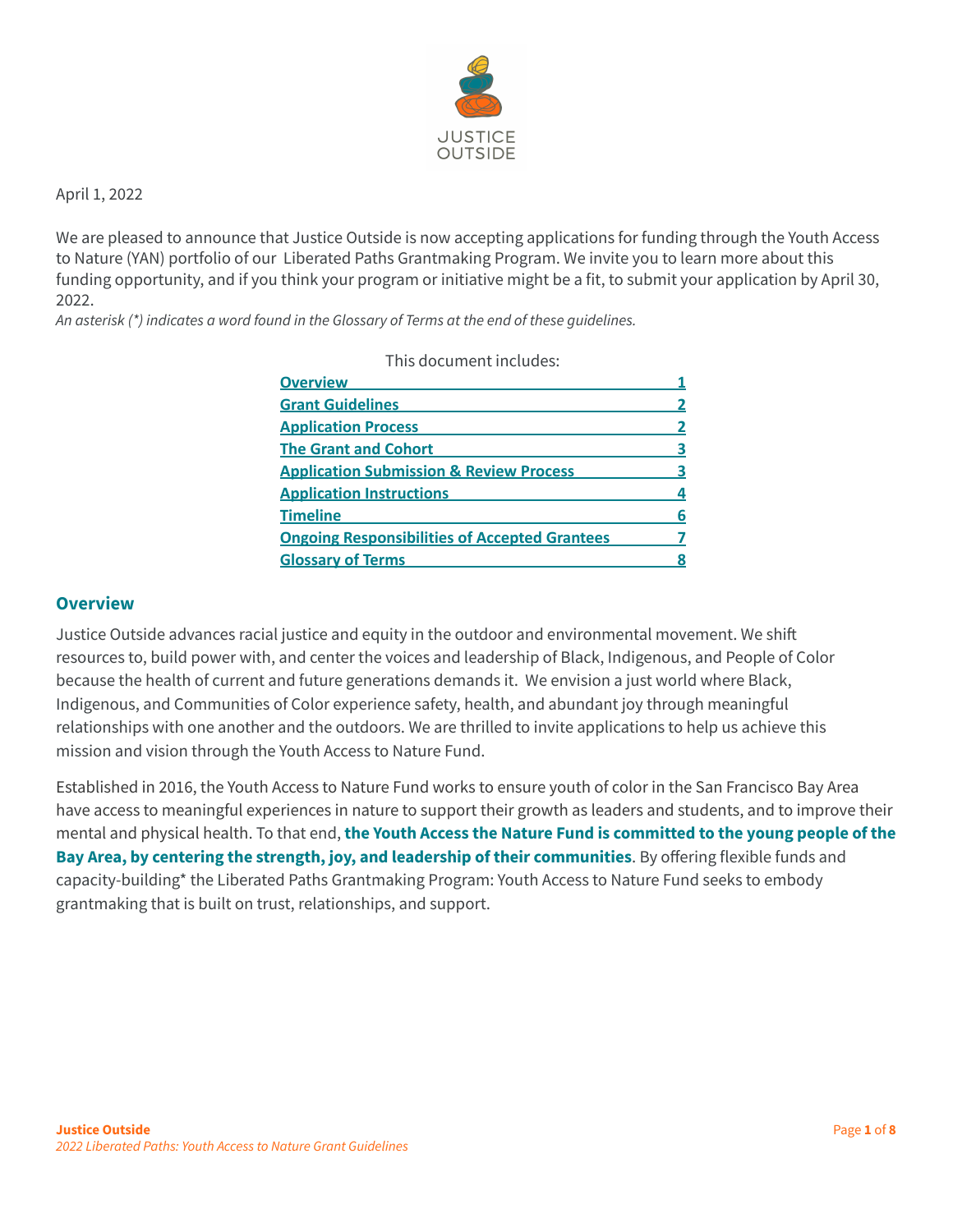## <span id="page-1-0"></span>**Grant Guidelines**

Through YAN specifically, we aim to fund work that is at the intersection of racial justice, youth, and the environment. This could include a variety of activities, such as recreation and experiential education programs, environmental justice, conservation, climate justice, environmental advocacy work, cultural and ancestral practices and education, and much more. Additionally, applicants do not need to have a 501c3 status nor a fiscal sponsor to apply.

## **Your work is eligible for funding if:**

- Projects and programming engage young people\* of the nine counties of the greater **San Francisco Bay Area** of California:
	- **Alameda, Contra Costa, Marin, Napa, San Francisco, San Mateo, Santa Clara, Solano, and Sonoma** counties

## **Liberated Paths Grantmaking: Youth Access to Nature Fund will prioritize:**

- Organizations or projects led by and engaging Black, Indigenous, and/or Communities of Color
- People and projects rooted within their communities, with the lived experiences they need to understand what approaches will work the best for the young people in their communities
- Organizations or projects with an annual budget of less than \$1 million
- People or projects that have limited relationships with and/or funding streams from the larger philanthropic community

## <span id="page-1-1"></span>**Application Process**

This is an open invitation and we welcome applications from all organizations, groups, and individuals whose work is eligible and in alignment with our vision for this program.

We ask that you carefully review the information in this announcement. **Completed applications are due by 11:59pm PST on Sunday, April 30, 2022.**

Justice Outside will host an **[application](https://us06web.zoom.us/meeting/register/tZMoce-prjgjE92i7owc81GiQza3DI8tCKrL) question and answer webinar April 14 at 2pm PT | 5pm ET** and we invite your questions regarding our application process. If you are unable to attend the webinar, you can find a recording afterward here at [JusticeOutside.org.](https://justiceoutside.org/grantmaking/youth-access-to-nature-fund/) [\(Register](https://us06web.zoom.us/meeting/register/tZMoce-prjgjE92i7owc81GiQza3DI8tCKrL) for the Q & A session here.)

Part of our commitment to this work is meeting communities and people where they are. To this end, we encourage you to contact Rena Payan, Justice Outside Director of Grantmaking, at liberatedpaths@justiceoutside.org if you have any questions or would like any support along the way. We are here to support you with what you need to successfully submit an application, whether that is help with the application itself, or a different mode of submission.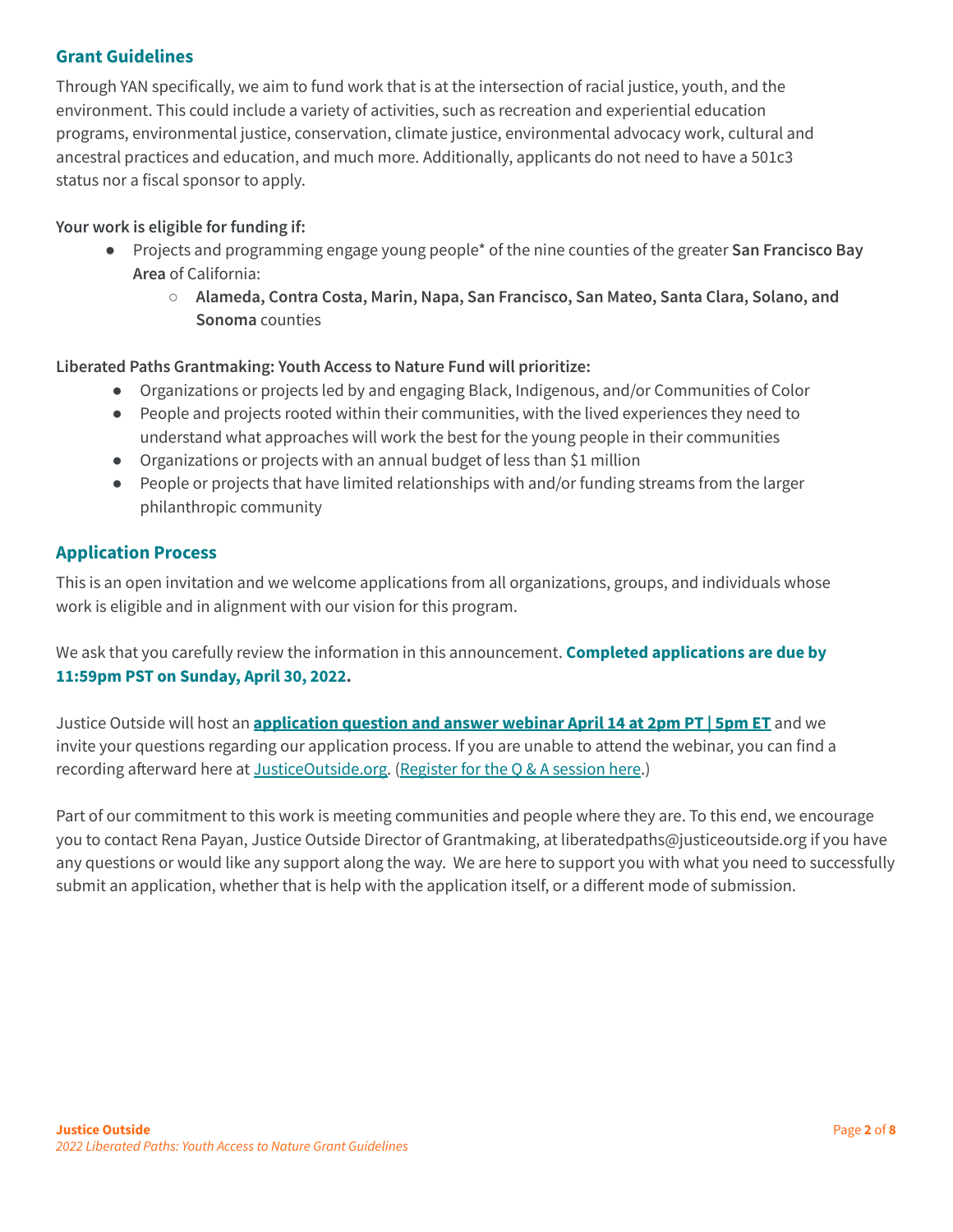## <span id="page-2-0"></span>**The Grant and Cohort**

The Youth Access to Nature fund is supported this year with pooled funds from individuals and organizations across the Bay area. We are actively working on growing this program, and we intend to offer multi-year grants. All funds will be awarded as general operating support\*. The total grant amount requested for a period of one year should be no more than \$25,000.

Grantees will be offered the option to participate in a capacity-building cohort series with other grantees. During the series, grantees will have the opportunity to engage in capacity-building, networking opportunities, and technical support to ensure the longevity of their work. The cohort will meet four times a year beginning in August 2022.

# <span id="page-2-1"></span>**Application Submission & Review Process**

## **Deadline:**

Completed applications are **due by 11:59PM PST on Sunday, April 30, 2022.**

#### **Application Options:**

Our application is designed to be flexible and accessible. We are here to support you and work with you, especially if you have not submitted a grant application before. There will be no penalties for lack of traditional writing conventions, such as grammar, punctuation, and formatting in the application process. To make the process as flexible as possible, we are currently offering three ways to submit your application materials:

- 1. Written letter of intent
- 2. Video or phone interview with a Justice Outside staff member
- 3. Audio recording

No mode of submission will be given preference over another. We ask that applicants *choose only one* submission method. If none of these methods work for your needs but you are still interested in applying, we would like to hear from you! Reach out to liberatedpaths@justiceoutside.org or call us at (510)839-0731.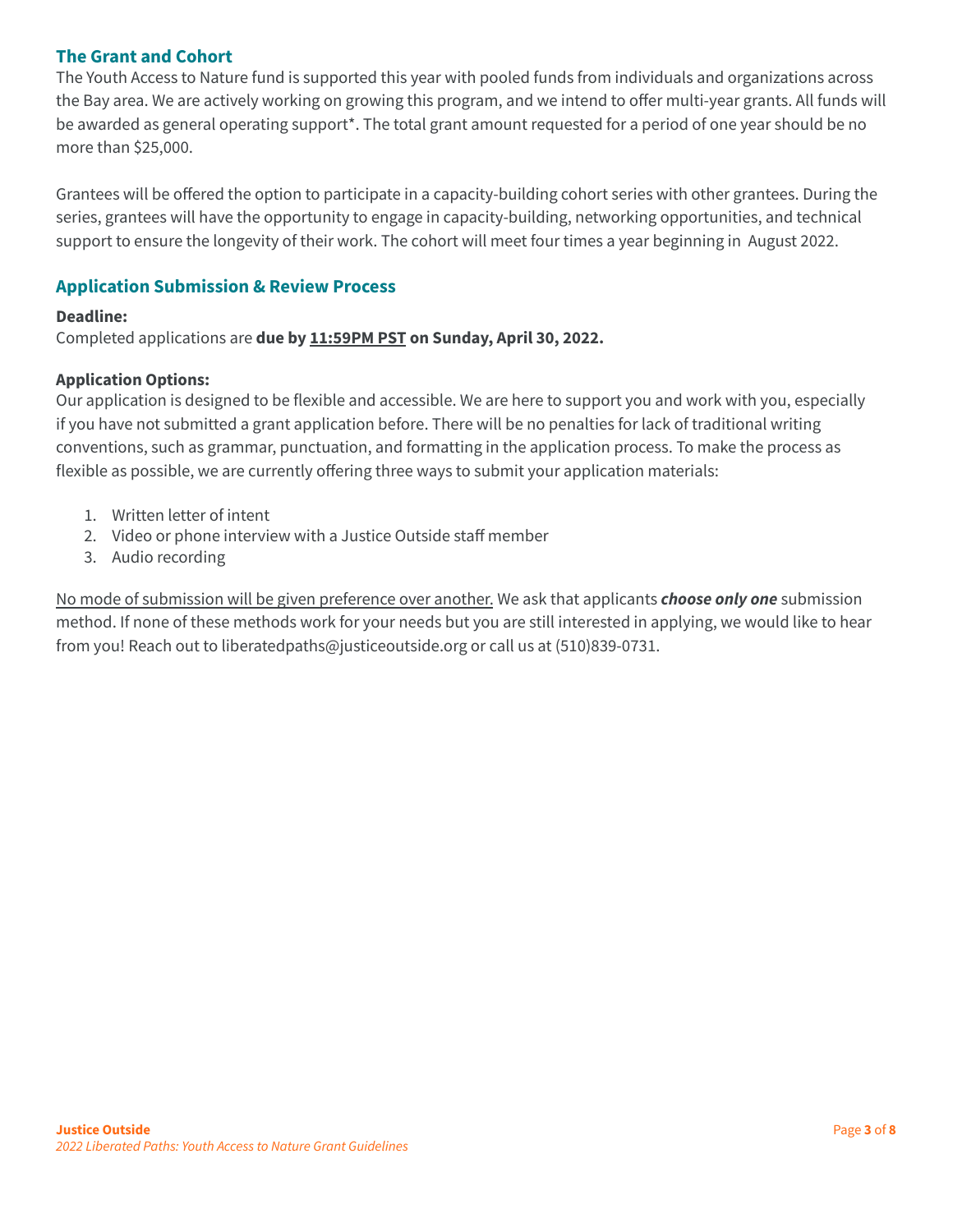## <span id="page-3-0"></span>**Application Instructions**

#### **STEP 1: PROVIDE BASIC APPLICANT INFORMATION – [ONLINE](https://docs.google.com/forms/d/e/1FAIpQLSeycjzR4pFL8Gy5ETQFOmh_d53idoy5iaTSPrsi3LJHZczgsA/viewform?usp=sf_link) FORM HERE**

We ask all applicants to submit basic applicant information, this can be submitted via the [online](https://docs.google.com/forms/d/e/1FAIpQLSeycjzR4pFL8Gy5ETQFOmh_d53idoy5iaTSPrsi3LJHZczgsA/viewform?usp=sf_link) form or via email. If you need to provide the basic application via U.S. postal service or another method please contact Rena Payan at liberatedpaths@justiceoutside.org or call us at (510) 839-0731.

Basic applicant information requested is:

- 1. Organization or project name
- 2. Primary contact name and title; email address; phone number; mailing address; and organization EIN or fiscal sponsor (if applicable)
- 3. Leader/s identify as Black, Indigenous, or Person of Color?
- 4. Geographic and programmatic boundaries:
	- a. **Alameda, Contra Costa, Marin, Napa, San Francisco, San Mateo, Santa Clara, Solano, and Sonoma** counties
- 5. List of top five community partners (for example: community based organizations, funders, schools)
- 6. Amount requested for year one (not to exceed \$25,000) and amount requested for year two, (not to exceed \$25,000) The total amount requested for the entire two year period should not exceed \$50,000 in total
- 7. An attached one-page current year operating budget (there will be no penalty if you or your organization do not have this).

#### **STEP 2: CHOOSE APPLICATION SUBMISSION METHOD**

We ask that you indicate on the [online](https://docs.google.com/forms/d/e/1FAIpQLSeycjzR4pFL8Gy5ETQFOmh_d53idoy5iaTSPrsi3LJHZczgsA/viewform?usp=sf_link) form if you plan to submit your application materials via written letter of intent, video or phone interview with Justice Outside staff member, or audio recording. If you cannot access the [online](https://docs.google.com/forms/d/e/1FAIpQLSeycjzR4pFL8Gy5ETQFOmh_d53idoy5iaTSPrsi3LJHZczgsA/viewform?usp=sf_link) form, please contact Rena Payan at liberatedpaths@justiceoutside.org or call us at (510) 839-0731.

## **STEP 3: COMPLETE YOUR APPLICATION (ANY METHOD) BY APRIL 30, 2022.**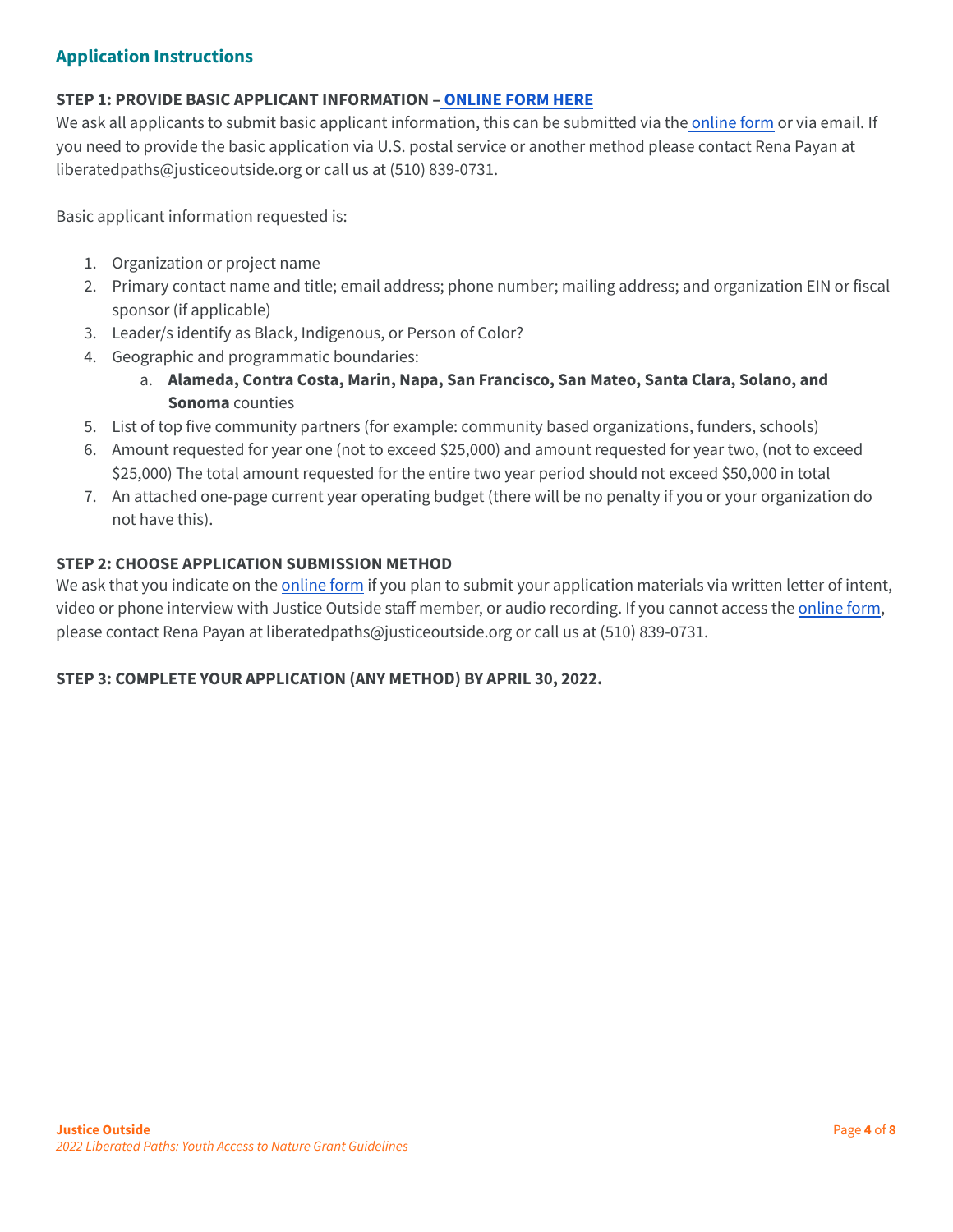## **FOR LETTER OF INTENT\***

After completing the basic applicant information, if you have chosen to submit your application via a letter of intent, submit a written letter of intent no more than two pages in length to liberatedpaths@justiceoutside.org by April 30, 2022. The letter should answer the following questions:

- 1. Please tell us about the communities the youth you are engaging come from. What are the community needs or desires as they relate to the outdoors and/or the environment?
- 2. Please describe the relationship that your team's leadership has to the community you are engaging with? Community in this case includes the people, the land/geographical area and any other local community efforts/initiatives you are engaged with in support of your mission.
- 3. What is the positive impact your work has, or will have, on the environment/outdoor which can include contributions to policy change, advocacy or connection between people and land?
- 4. What is the impact you or your organization/project will have, or has had, on the youth you engage?

## **FOR VIDEO OR PHONE INTERVIEW - SCHEDULE [INTERVIEW](https://calendly.com/liberated-paths-grantmaking-program/applicant-interview-youth-access-to-nature) HERE**

After completing the basic application information, if you have chosen to submit your application via video or phone interview, use this [Calendly](https://calendly.com/liberated-paths-grantmaking-program/applicant-interview-youth-access-to-nature) link to schedule this conversation. At the selected time you will then join a Zoom video chat or phone call with a Justice Outside staff member.

Your interview will be no more than 30 minutes in length. Use the [Calendly](https://calendly.com/liberated-paths-grantmaking-program/applicant-interview-youth-access-to-nature) link to select an interview time, and review the following questions in advance of your call. Your interview time must be scheduled at least 2 days in advance. All time slots fall within April of 2022, so please work to reserve a time as soon as possible. Your conversation will be recorded, and you can assume your submission is complete at the end of the conversation.

- 1. Please tell us about the communities the youth you are engaging come from. What are the community needs or desires as they relate to the outdoors and/or the environment?
- 2. Please describe the relationship that your team's leadership has to the community you are engaging with? Community in this case includes the people, the land/geographical area and any other local community efforts/initiatives you are engaged with in support of your mission.
- 3. What is the positive impact your work has, or will have, on the environment/outdoor which can include contributions to policy change, advocacy or connection between people and land?
- 4. What is the impact you or your organization/project will have, or has had, on the youth you engage?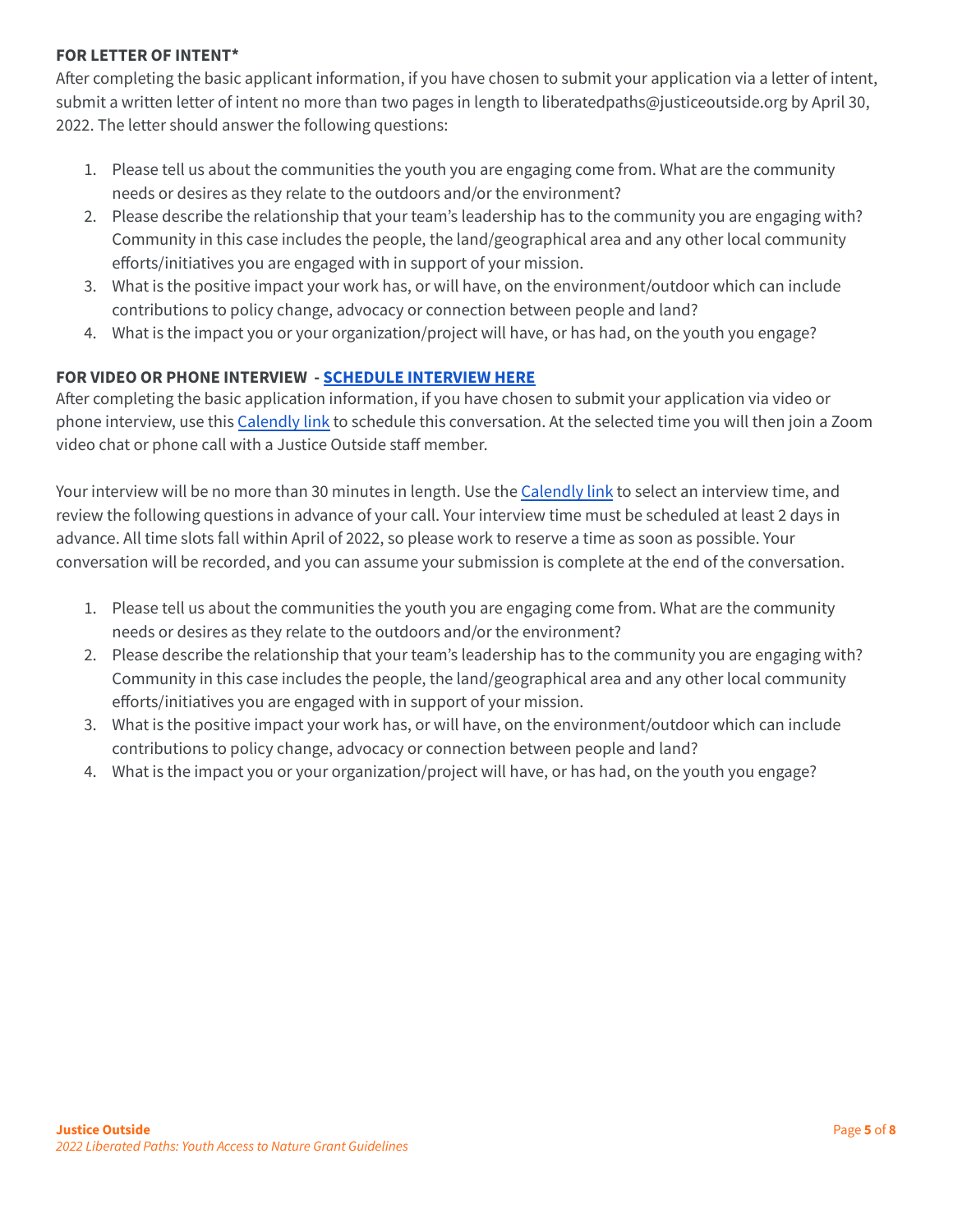### **FOR AUDIO RECORDING**

After completing the basic application information, if you have chosen to submit your application via audio recording, please contact Justice Outside via email (liberatedpaths@justiceoutside.org), or call us at (510) 839-0731, to make arrangements with our staff.

Once arranged, you will be asked to answer the following questions:

- 1. Please tell us about the communities the youth you are engaging come from. What are the community needs or desires as they relate to the outdoors and/or the environment?
- 2. Please describe the relationship that your team's leadership has to the community you are engaging with? Community in this case includes the people, the land/geographical area and any other local community efforts/initiatives you are engaged with in support of your mission.
- 3. What is the positive impact your work has, or will have, on the environment/outdoor which can include contributions to policy change, advocacy or connection between people and land?
- 4. What is the impact you or your organization/project will have, or has had, on the youth you engage?

## <span id="page-5-0"></span>**Timeline**

Once we have reviewed all submissions, we may reach out to you for additional information. The following timeline is intended as a guide regarding our process and may be subject to slight changes.

Funds will be disbursed once the grantee recommendation is approved by the Justice Outside Board.

| <b>2022 Youth Access to Nature Grant Milestone</b>                            | <b>Timeline (subject to slight changes)</b>                   |
|-------------------------------------------------------------------------------|---------------------------------------------------------------|
| Application submission deadline                                               | April 30, 2022 by 11:59PM PST                                 |
| Justice Outside review process                                                | May 2 - June 10, 2022                                         |
| Additional information requests due (if applicable)                           | May 20 - May 23, 2022                                         |
| Awards announced to selected grantees +<br>Updates to applicants not selected | June 13 - June 17, 2022                                       |
| Awards announced publicly                                                     | June 20 - June 24, 2022                                       |
| Funds released                                                                | June 20 - July, 2022 (dependent of grantee<br>responsiveness) |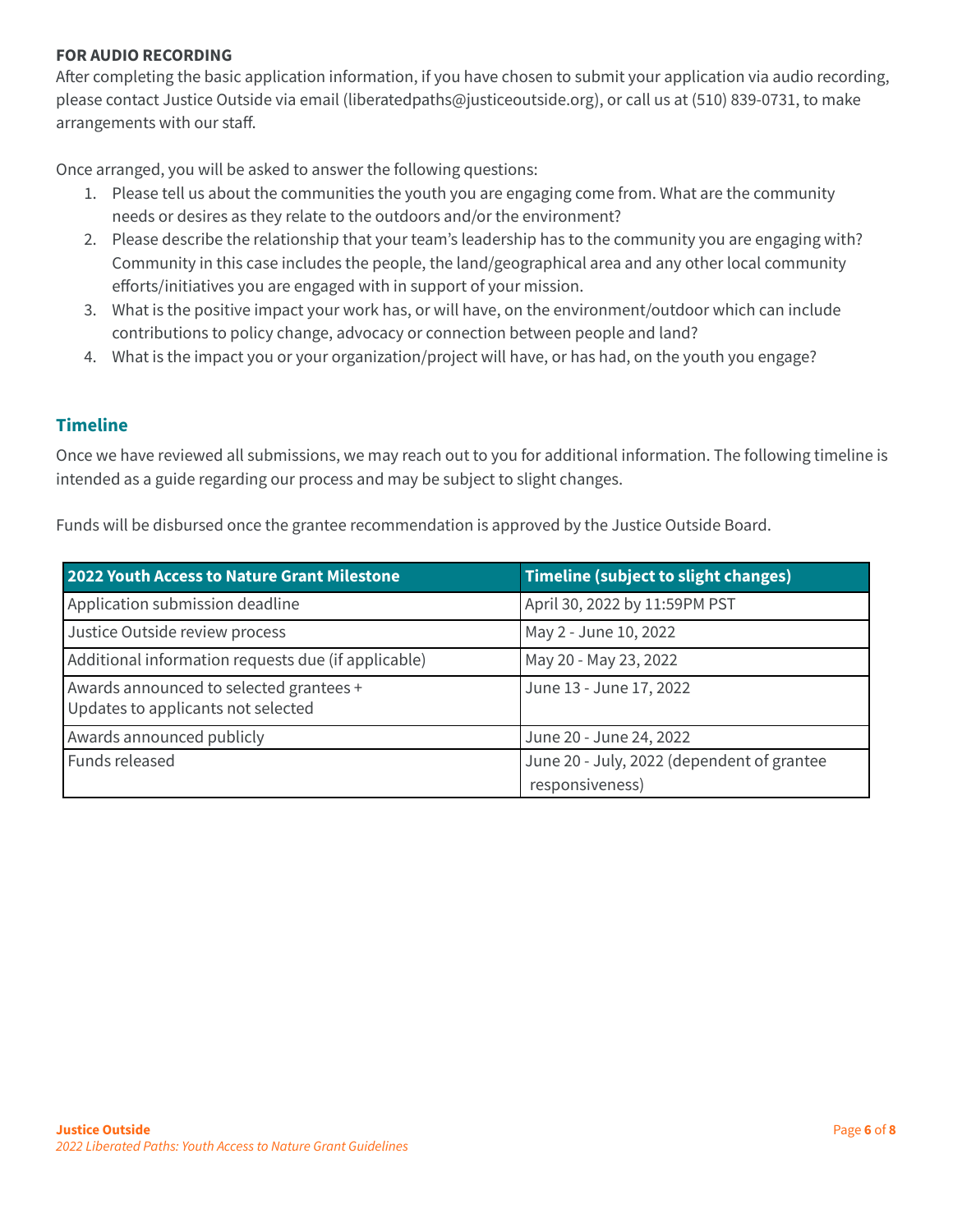# <span id="page-6-0"></span>**Ongoing Responsibilities of Accepted Grantees**

If Justice Outside is fortunate enough to enter into a partnership with you and your organization, we will request the following over the course of your funding:

- An annual report and organizational operating budget (when available)
- Agreement to work with Justice Outside staff to participate in partner visits during your award period (if possible and appropriate)
- You or a member of your organization will join a cohort of grantees during your award period
- Engagement with your cohort and with Justice Outside through the capacity building program

We hope to see a variety of submissions that represent the depth of experience and wisdom in these various and intersecting fields. We look forward to working with many of you and supporting the great work that you do!

Sincerely,

 $K$  fore  $\beta$ 

Kim Moore Bailey President & Chief Executive Officer Justice Outside